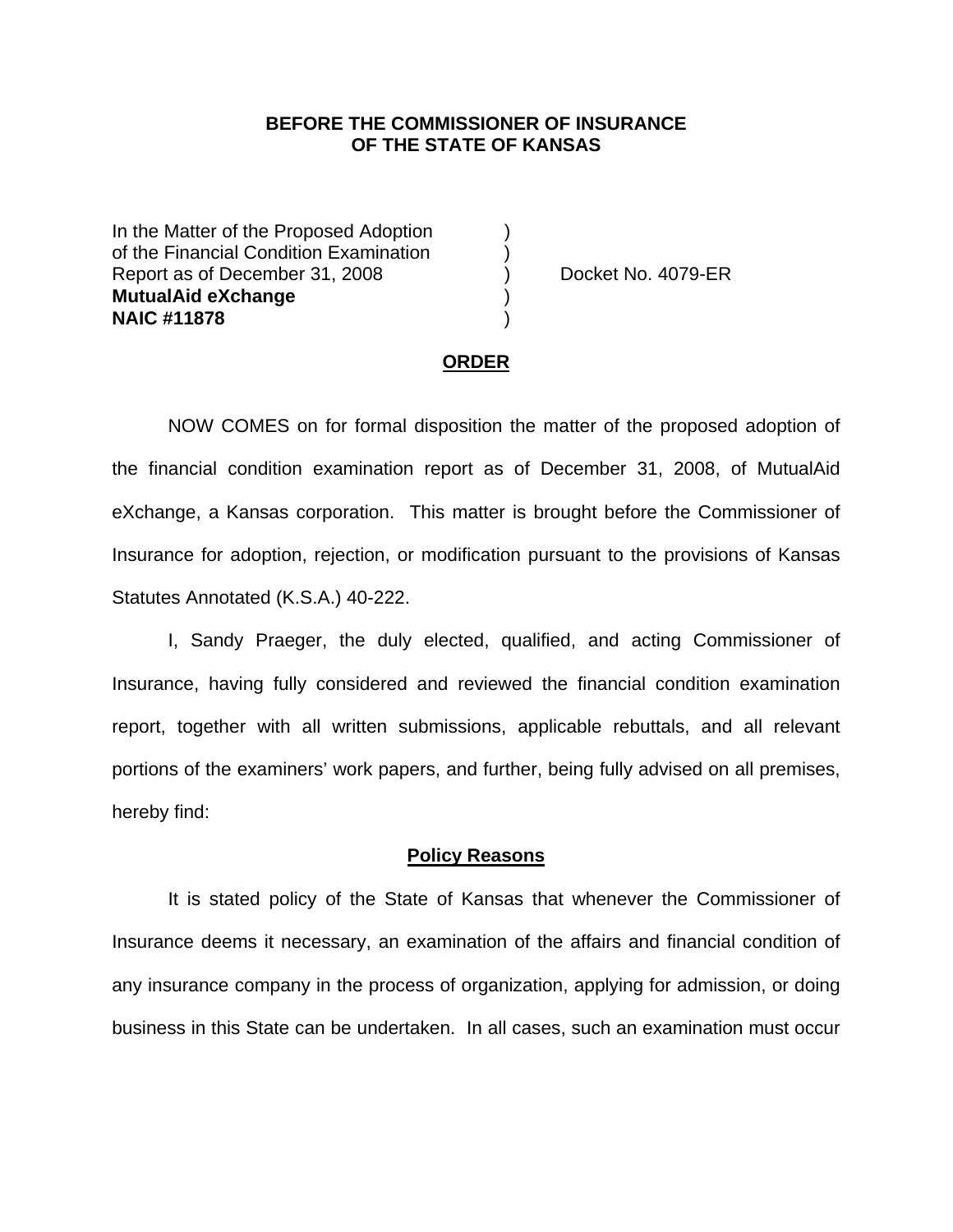once every five (5) years. Through the examination process, the insurance consuming public will be well served and protected.

## **Findings of Fact**

 1. The Commissioner of Insurance has jurisdiction over this matter pursuant to K.S.A. 40-222.

 2. An examination of MutualAid eXchange was undertaken by the Kansas Insurance Department and was completed on December 4, 2009.

 3. The examiner-in-charge tendered and filed with the Kansas Insurance Department a verified written report of the examination within thirty (30) days following completion of the examination, to wit; August 19, 2009.

 4. Following receipt of the verified report, the Kansas Insurance Department transmitted the report to MutualAid eXchange on December 8, 2009, with a duly executed notice advising the company of its opportunity to prepare and submit to the Kansas Insurance Department a written submission or rebuttal with respect to any and all matters contained in the report. MutualAid eXchange was further advised that any written submission or rebuttal needed to be filed with the Kansas Insurance Department no later than thirty (30) days after receipt of the verified report.

 5. MutualAid eXchange filed a written acceptance of the verified report on December 17, 2009.

6. Based upon the written submission tendered by MutualAid eXchange, the company took no exceptions to matters contained in the verified report.

 7. Within thirty (30) days of the end of the time period allowed for written submission or rebuttal, the Commissioner of Insurance fully reviewed the report,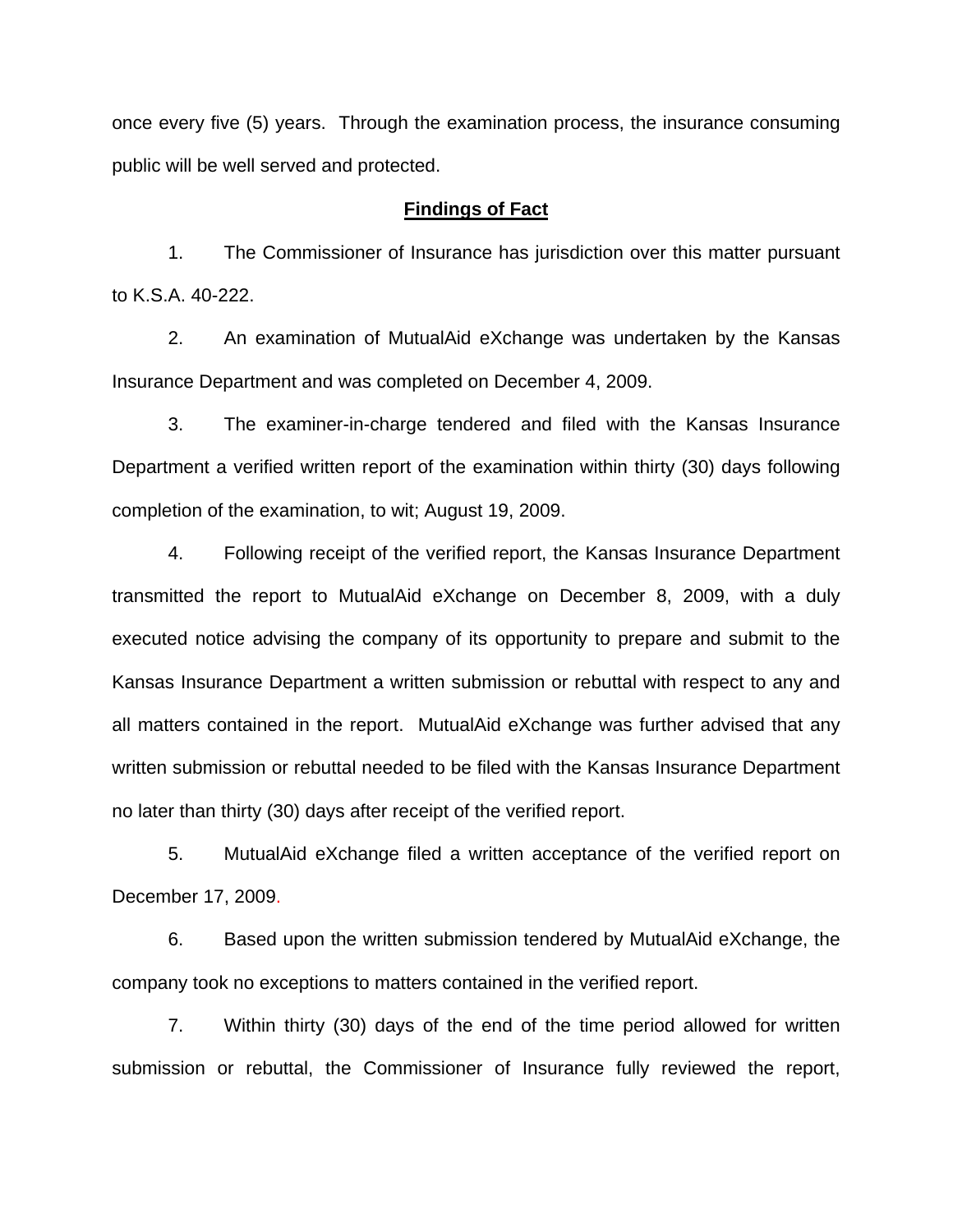together with all written submissions and rebuttals provided by MutualAid eXchange.

The Commissioner of Insurance further reviewed all relevant workpapers.

 8. No other written submissions or rebuttals were submitted by MutualAid eXchange.

# **Conclusion of Law**

9. K.S.A. 40-222(k)(2) provides:

"Within 30 days of the end of the period allowed for the receipt of written submissions or rebuttals, the commissioner shall fully consider and review the report, together with any written submissions or rebuttals and any relevant portions of the examiners workpapers and enter an order:

- (A) Adopting the examination report as filed or with modification or corrections. If the examination report reveals that the company is operating in violation of any law, regulation or prior order of the commissioner, the commissioner may order the company to take any action the commissioner considers necessary and appropriate to cure such violations; or
- (B) rejecting the examination report with directions to the examiners to reopen the examination for purposes of obtaining additional data, documentation or information, and refiling pursuant to subsection (k); or
- (C) call and conduct a fact-finding hearing in accordance with K.S.A. 40- 281 and amendments thereto for purposes of obtaining additional documentation, data, information and testimony."
- 10. Based upon the Finding of Fact enumerated in paragraphs #1 through #8

above, the financial condition examination report as of December 31, 2008, of

MutualAid eXchange should be adopted.

# **IT IS THEREFORE, BY THE COMMISSIONER OF INSURANCE, ORDERED THAT:**

1. The financial condition examination report as of December 31, 2008, of

MutualAid eXchange, hereby is adopted.